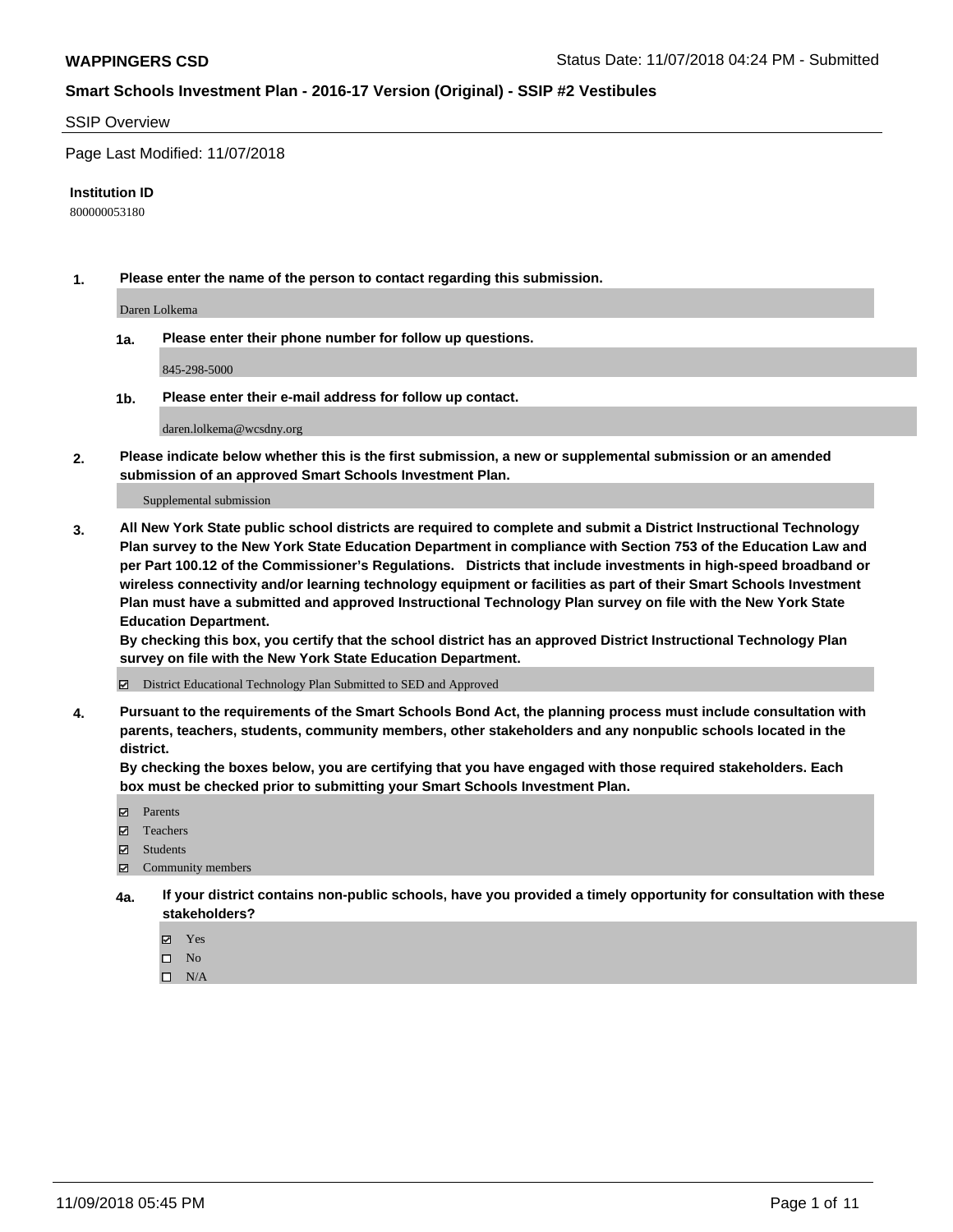#### SSIP Overview

Page Last Modified: 11/07/2018

#### **5. Certify that the following required steps have taken place by checking the boxes below: Each box must be checked prior to submitting your Smart Schools Investment Plan.**

- The district developed and the school board approved a preliminary Smart Schools Investment Plan.
- $\boxtimes$  The preliminary plan was posted on the district website for at least 30 days. The district included an address to which any written comments on the plan should be sent.
- $\boxtimes$  The school board conducted a hearing that enabled stakeholders to respond to the preliminary plan. This hearing may have occured as part of a normal Board meeting, but adequate notice of the event must have been provided through local media and the district website for at least two weeks prior to the meeting.
- The district prepared a final plan for school board approval and such plan has been approved by the school board.
- $\boxtimes$  The final proposed plan that has been submitted has been posted on the district's website.
- **5a. Please upload the proposed Smart Schools Investment Plan (SSIP) that was posted on the district's website, along with any supporting materials. Note that this should be different than your recently submitted Educational Technology Survey. The Final SSIP, as approved by the School Board, should also be posted on the website and remain there during the course of the projects contained therein.**

SSBA Implementation Plan 2 Presentation 6202016.pdf

**5b. Enter the webpage address where the final Smart Schools Investment Plan is posted. The Plan should remain posted for the life of the included projects.**

https://www.wappingersschools.org/Page/22343

**6. Please enter an estimate of the total number of students and staff that will benefit from this Smart Schools Investment Plan based on the cumulative projects submitted to date.**

10,996

**7. An LEA/School District may partner with one or more other LEA/School Districts to form a consortium to pool Smart Schools Bond Act funds for a project that meets all other Smart School Bond Act requirements. Each school district participating in the consortium will need to file an approved Smart Schools Investment Plan for the project and submit a signed Memorandum of Understanding that sets forth the details of the consortium including the roles of each respective district.**

 $\Box$  The district plans to participate in a consortium to partner with other school district(s) to implement a Smart Schools project.

**8. Please enter the name and 6-digit SED Code for each LEA/School District participating in the Consortium.**

| <b>Partner LEA/District</b> | <b>ISED BEDS Code</b> |
|-----------------------------|-----------------------|
| (No Response)               | (No Response)         |

**9. Please upload a signed Memorandum of Understanding with all of the participating Consortium partners.**

(No Response)

**10. Your district's Smart Schools Bond Act Allocation is:**

\$5,327,266

**11. Enter the budget sub-allocations by category that you are submitting for approval at this time. If you are not budgeting SSBA funds for a category, please enter 0 (zero.) If the value entered is \$0, you will not be required to complete that survey question.**

|                                              | Sub-<br><b>Allocations</b> |
|----------------------------------------------|----------------------------|
| <b>School Connectivity</b>                   |                            |
| <b>Connectivity Projects for Communities</b> |                            |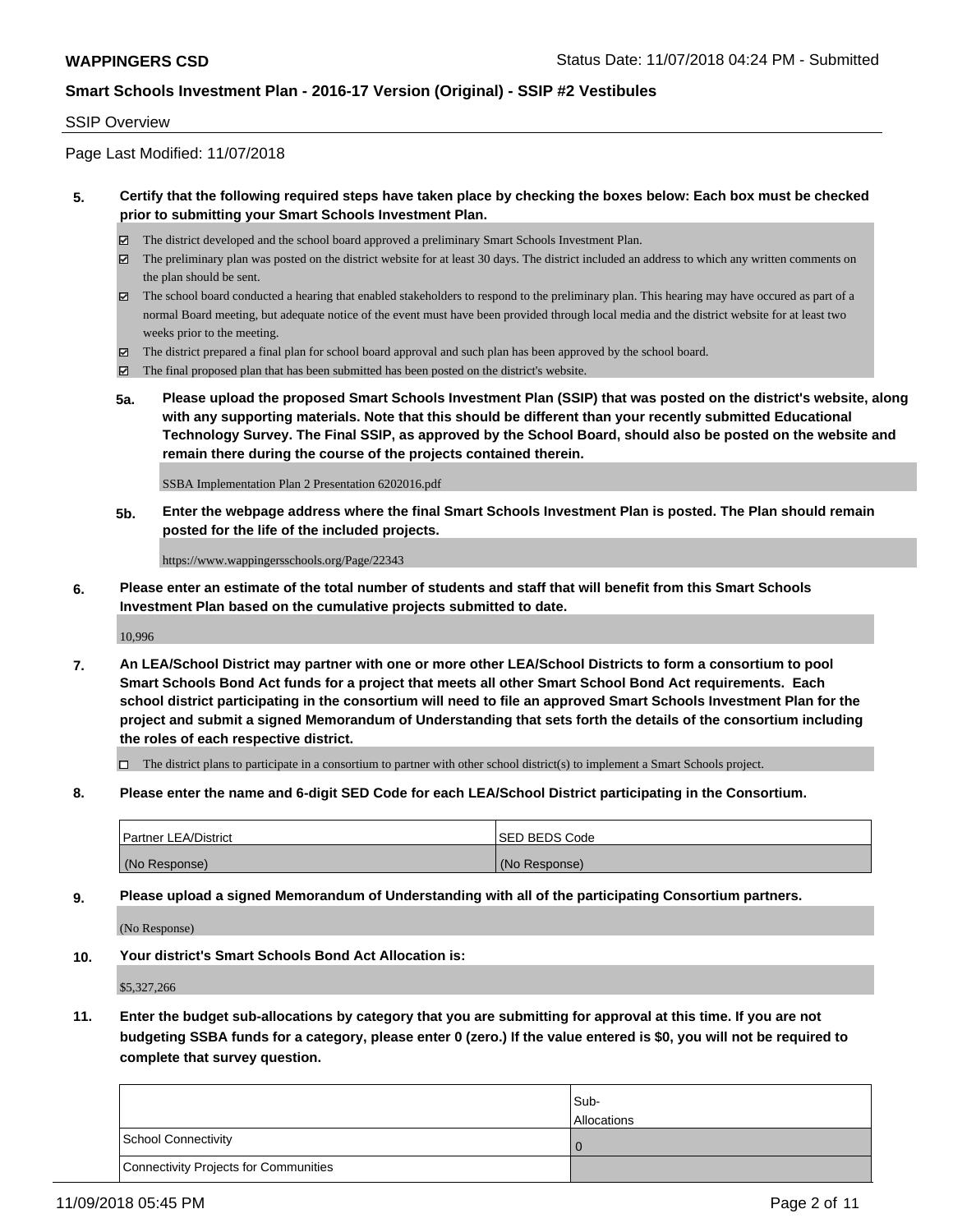# SSIP Overview

|                                  | Sub-<br>Allocations |
|----------------------------------|---------------------|
|                                  | 0                   |
| Classroom Technology             | $\overline{0}$      |
| Pre-Kindergarten Classrooms      | $\Omega$            |
| Replace Transportable Classrooms |                     |
| High-Tech Security Features      | 1,342,404           |
| Totals:                          | 1,342,404           |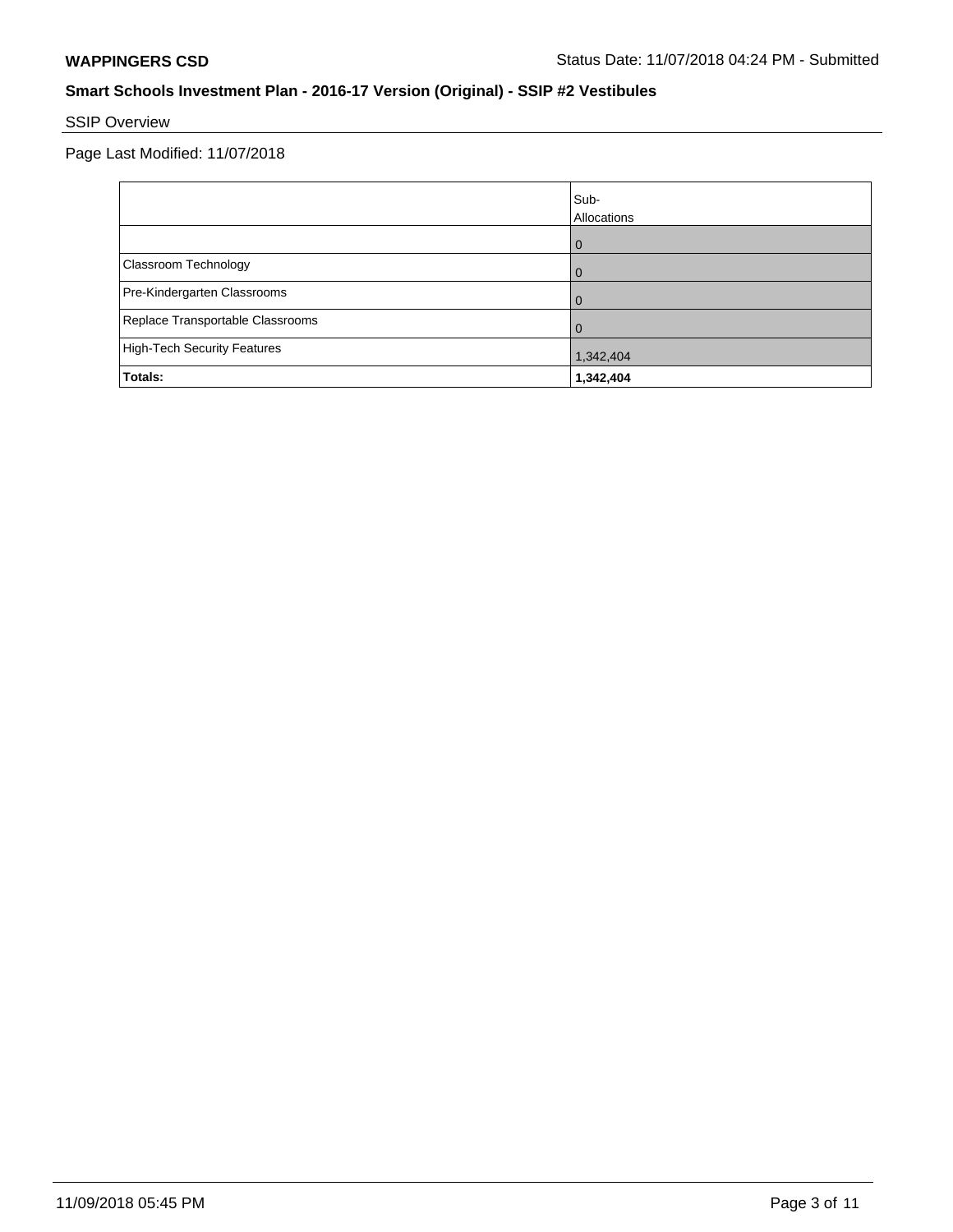#### High-Tech Security Features

Page Last Modified: 11/07/2018

#### **1. Describe how you intend to use Smart Schools Bond Act funds to install high-tech security features in school buildings and on school campuses.**

**Adding visitor vestibules to buildings which do not have one.**

**a) Issue To Be Addressed:** Visitor management continues to be a security concern in our schools. The main entrance doors to our schools are still opened far often than necessary so that we may accept packages and visitors into our schools.

**b) SSBA Committee Recommended Solution:** Allocate \$1,342,404 (Budgetary figure based on estimates provided by Rhinebeck Architecture and Planning PC) of the SSBA funds to either add vestibules to existing lobbies or to redesign main entrances to accommodate the addition of vestibules to all of our schools (Wappingers Jr. HS already has an adequate vestibule but requires a visitor management kiosk).

- Subcomponents / benefits include:
- Add a visitor management kiosk inside each vestibule
- Provide a drop off location for supplies / packages inside the vestibule area.
- Provide a reception window to the main offices where applicable

• Provide an extra layer of security without allowing visitors to have immediate access to the inside of the school building.

**2. All plans and specifications for the erection, repair, enlargement or remodeling of school buildings in any public school district in the State must be reviewed and approved by the Commissioner. Districts that plan capital projects using their Smart Schools Bond Act funds will undergo a Preliminary Review Process by the Office of Facilities Planning.** 

**Please indicate on a separate row each project number given to you by the Office of Facilities Planning.**

| <b>Project Number</b> |  |  |
|-----------------------|--|--|
| .                     |  |  |

13-21-01-06-7-999-005

- **3. Was your project deemed eligible for streamlined Review?**
	- Yes  $\boxtimes$  No
- **4. Include the name and license number of the architect or engineer of record.**

| l Name                                        | License Number |
|-----------------------------------------------|----------------|
| <b>Rhinebeck Architecture and Planning PC</b> | 21376          |

**5. If you have made an allocation for High-Tech Security Features, complete this table. Note that the calculated Total at the bottom of the table must equal the Total allocation for this category that you entered in the SSIP Overview overall budget.**

|                                                      | Sub-Allocation |
|------------------------------------------------------|----------------|
| Capital-Intensive Security Project (Standard Review) | 766,538        |
| Electronic Security System                           | (No Response)  |
| <b>Entry Control System</b>                          | (No Response)  |
| Approved Door Hardening Project                      | 162,090        |
| <b>Other Costs</b>                                   | 413,776        |
| Totals:                                              | 1,342,404      |

**6. Please detail the type, quantity, per unit cost and total cost of the eligible items under each sub-category. This is especially important for any expenditures listed under the "Other" category. All expenditures must be capital-bond**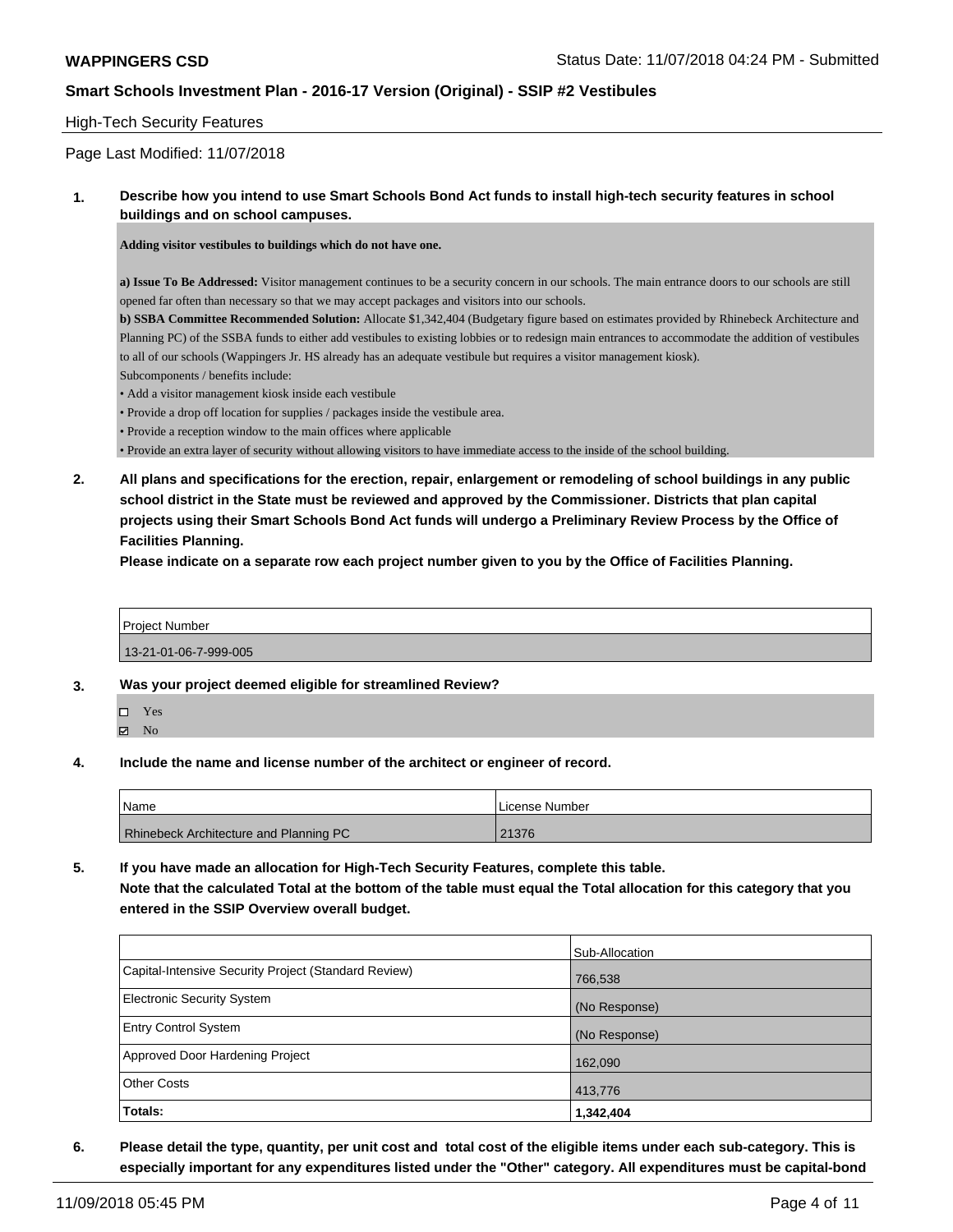#### High-Tech Security Features

Page Last Modified: 11/07/2018

### **eligible to be reimbursed through the SSBA. If you have any questions, please contact us directly through smartschools@nysed.gov.**

#### **Add rows under each sub-category for additional items, as needed.**

| Select the allowable expenditure<br>type.<br>Repeat to add another item under<br>each type. | Item to be purchased                                     | Quantity | Cost per Item  | <b>Total Cost</b> |
|---------------------------------------------------------------------------------------------|----------------------------------------------------------|----------|----------------|-------------------|
| <b>Capital-Intensive Security</b><br>Project                                                | <b>JJ Demolition</b>                                     | 323.00   | $\overline{4}$ | 1,292             |
| <b>Capital-Intensive Security</b><br>Project                                                | JJ Storefront: New Aluminum Frame<br>and Glazing         | 290.00   | 50             | 14,500            |
| <b>Approved Door Hardening</b><br>Project                                                   | JJ Storefront: New Glazing in Existing<br>frame          | 290.00   | 20             | 5,800             |
| <b>Capital-Intensive Security</b><br>Project                                                | <b>JJ Doors</b>                                          | 6.00     | 3,000          | 18,000            |
| <b>Approved Door Hardening</b><br>Project                                                   | JJ Safety Glazing                                        | 280.00   | 32             | 8,960             |
| <b>Capital-Intensive Security</b><br>Project                                                | JJ VCT Vinyl Composition Tile                            | 323.00   | 5              | 1,615             |
| <b>Capital-Intensive Security</b><br>Project                                                | JJ ACT Acoustical Tile Ceiling                           | 323.00   | 8              | 2,584             |
| <b>Capital-Intensive Security</b><br>Project                                                | JJ MEP Mechanical, Electrical and<br>Plumbing            | 20.00    | 300            | 6,000             |
| <b>Capital-Intensive Security</b><br>Project                                                | <b>JJ Asbestos</b>                                       | 400.00   | 95             | 38,000            |
| <b>Capital-Intensive Security</b><br>Project                                                | <b>RCK Demolition</b>                                    | 221.00   | $\overline{4}$ | 884               |
| <b>Capital-Intensive Security</b><br>Project                                                | <b>RCk Storefront: New Aluminum Frame</b><br>and Glazing | 363.00   | 50             | 18,150            |
| <b>Approved Door Hardening</b><br>Project                                                   | RCK Storefront: New Glazing in<br><b>Existing frame</b>  | 363.00   | 20             | 7,260             |
| <b>Capital-Intensive Security</b><br>Project                                                | <b>RCK Doors</b>                                         | 5.00     | 3,000          | 15,000            |
| <b>Approved Door Hardening</b><br>Project                                                   | <b>RCK Safety Glazaing</b>                               | 326.00   | 32             | 10,432            |
| <b>Capital-Intensive Security</b><br>Project                                                | RCK VCT Vinyl Composition Tile                           | 221.00   | 5              | 1,105             |
| <b>Capital-Intensive Security</b><br>Project                                                | <b>RCK ACT Acoustical Tile Ceiling</b>                   | 221.00   | 8              | 1,768             |
| <b>Capital-Intensive Security</b><br>Project                                                | RCK MEP Mechanical, Electrical and<br>Plumbing           | 10.00    | 300            | 3,000             |
| <b>Capital-Intensive Security</b>                                                           | <b>RCK Concrete</b>                                      | 1.00     | 80,000         | 80,000            |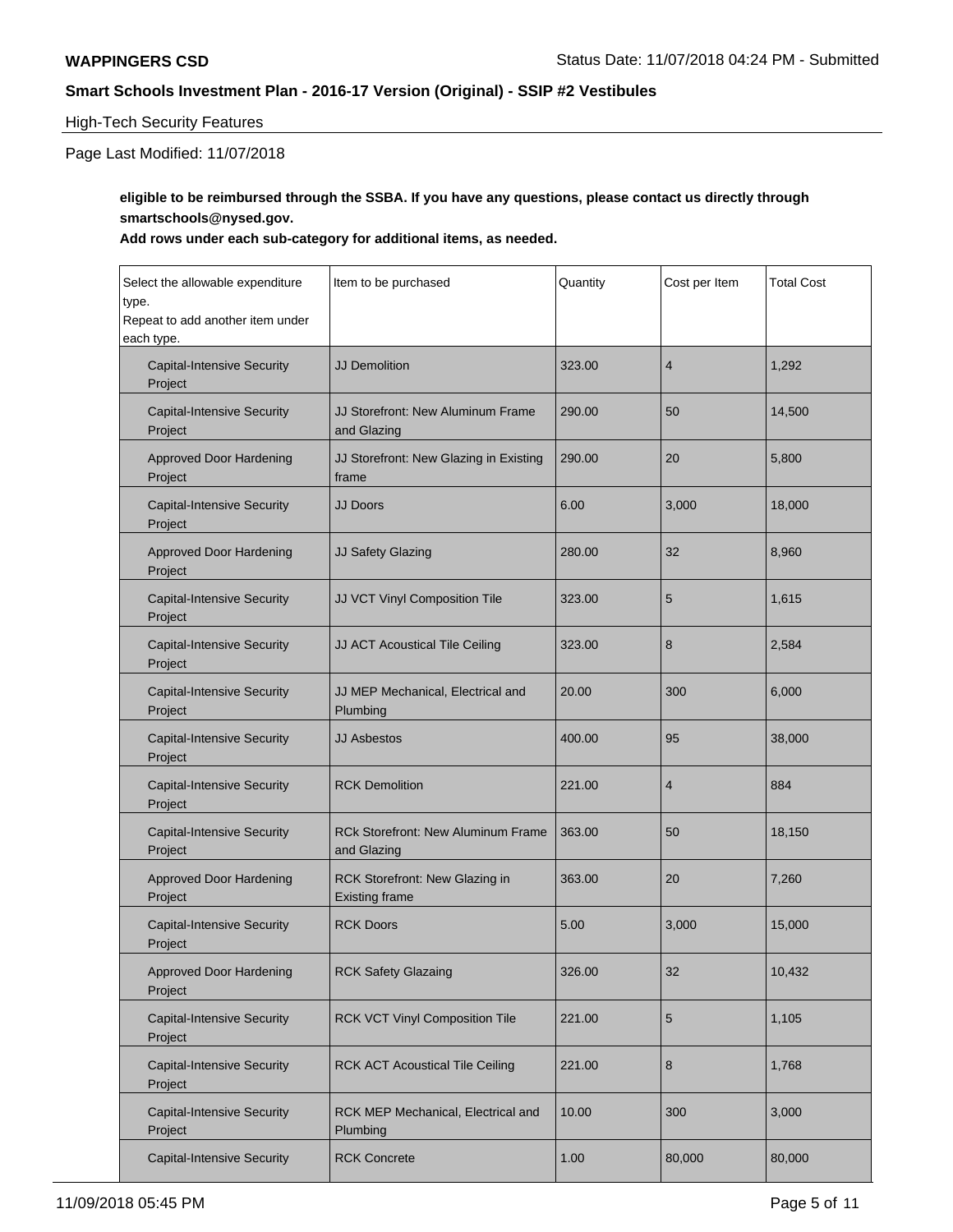# High-Tech Security Features

| Select the allowable expenditure<br>type.<br>Repeat to add another item under<br>each type. | Item to be purchased                                    | Quantity | Cost per Item  | <b>Total Cost</b> |
|---------------------------------------------------------------------------------------------|---------------------------------------------------------|----------|----------------|-------------------|
| Project                                                                                     |                                                         |          |                |                   |
| <b>Capital-Intensive Security</b><br>Project                                                | <b>VW Demolition</b>                                    | 171.00   | $\overline{4}$ | 684               |
| <b>Capital-Intensive Security</b><br>Project                                                | <b>VW Storefront: New Aluminum Frame</b><br>and Glazing | 289.00   | 50             | 14,450            |
| <b>Approved Door Hardening</b><br>Project                                                   | VW Storefront: New Glazing in Existing<br>frame         | 289.00   | 20             | 5,960             |
| <b>Capital-Intensive Security</b><br>Project                                                | <b>VW Doors</b>                                         | 4.00     | 3,000          | 12,000            |
| <b>Approved Door Hardening</b><br>Project                                                   | <b>VW Safety Glazing</b>                                | 260.00   | 32             | 8,320             |
| <b>Capital-Intensive Security</b><br>Project                                                | VW VCT Vinyl Composition Tile                           | 171.00   | 5              | 855               |
| <b>Capital-Intensive Security</b><br>Project                                                | <b>VW ACT Acoustical Tile Ceiling</b>                   | 171.00   | 8              | 1,368             |
| <b>Capital-Intensive Security</b><br>Project                                                | VW MEP Mechanical, Electrical and<br>Plumbing           | 12.00    | 300            | 3,600             |
| <b>Capital-Intensive Security</b><br>Project                                                | <b>VW Concrete</b>                                      | 1.00     | 40,000         | 40,000            |
| <b>Capital-Intensive Security</b><br>Project                                                | <b>WJH Demolition</b>                                   | 34.00    | $\overline{4}$ | 136               |
| <b>Approved Door Hardening</b><br>Project                                                   | <b>WJH Safety Glazing</b>                               | 34.00    | 32             | 1,088             |
| <b>Capital-Intensive Security</b><br>Project                                                | <b>BR</b> Demolition                                    | 177.00   | $\overline{4}$ | 708               |
| <b>Capital-Intensive Security</b><br>Project                                                | <b>BR Storefront: New Aluminum Frame</b><br>and Glazing | 241.00   | 50             | 12,050            |
| <b>Approved Door Hardening</b><br>Project                                                   | BR Storefront: New Glazing in Existing<br>frame         | 241.00   | 20             | 4,820             |
| <b>Capital-Intensive Security</b><br>Project                                                | <b>BR</b> Doors                                         | 4.00     | 3,000          | 12,000            |
| <b>Approved Door Hardening</b><br>Project                                                   | <b>BR Safety Glazing</b>                                | 216.00   | 32             | 6,912             |
| <b>Capital-Intensive Security</b><br>Project                                                | <b>BR VCT Vinyl Composition Tile</b>                    | 177.00   | 5              | 885               |
| <b>Capital-Intensive Security</b><br>Project                                                | <b>BR ACT Acoustical Tile Ceiling</b>                   | 177.00   | 8              | 1,416             |
| <b>Capital-Intensive Security</b><br>Project                                                | BR MEP Mechanical, Electrical and<br>Plumbing           | 10.00    | 300            | 3,000             |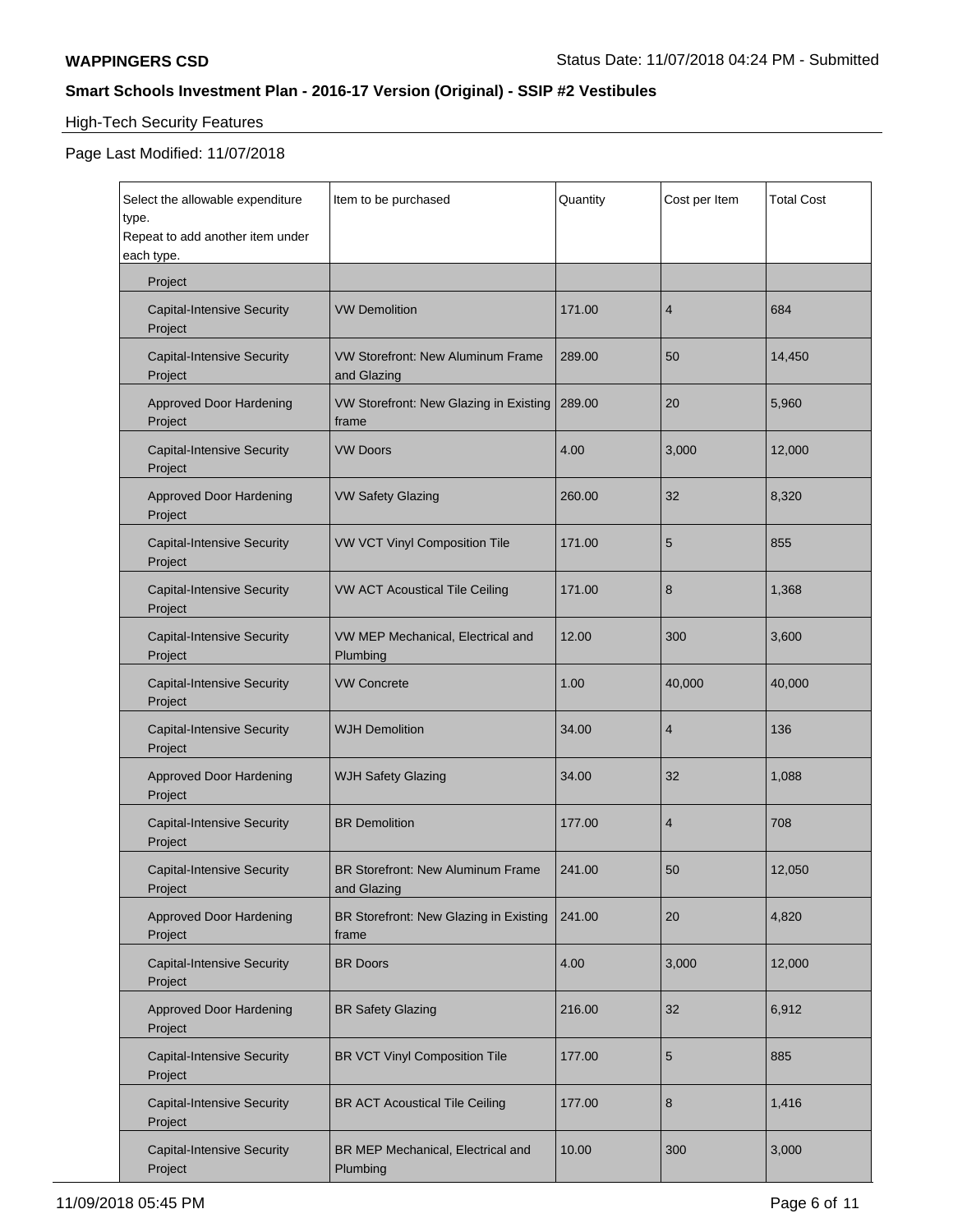# High-Tech Security Features

| Select the allowable expenditure<br>type.<br>Repeat to add another item under<br>each type. | Item to be purchased                                    | Quantity | Cost per Item  | <b>Total Cost</b> |
|---------------------------------------------------------------------------------------------|---------------------------------------------------------|----------|----------------|-------------------|
| <b>Capital-Intensive Security</b><br>Project                                                | <b>FE Entrance</b>                                      | 113.00   | 500            | 56,500            |
| <b>Capital-Intensive Security</b><br>Project                                                | FE Storefront: New Aluminum Frame<br>and Glazing        | 103.00   | 50             | 5,150             |
| <b>Approved Door Hardening</b><br>Project                                                   | FE Storefront: New Glazing in Existing<br>frame         | 103.00   | 20             | 2,060             |
| <b>Capital-Intensive Security</b><br>Project                                                | <b>FE Doors</b>                                         | 2.00     | 3,000          | 6,000             |
| <b>Approved Door Hardening</b><br>Project                                                   | FE Safety Glazing                                       | 103.00   | 32             | 3,296             |
| <b>Capital-Intensive Security</b><br>Project                                                | <b>FE Asbestos</b>                                      | 100.00   | 65             | 6,500             |
| <b>Capital-Intensive Security</b><br>Project                                                | <b>FE Concrete</b>                                      | 1.00     | 80,000         | 80,000            |
| <b>Capital-Intensive Security</b><br>Project                                                | FP Demolition                                           | 178.00   | $\overline{4}$ | 712               |
| <b>Capital-Intensive Security</b><br>Project                                                | FP Storefront: New Aluminum Frame<br>and Glazing        | 225.00   | 50             | 11,250            |
| <b>Approved Door Hardening</b><br>Project                                                   | FP Storefront: New Glazing in Existing<br>frame         | 225.00   | 20             | 4,500             |
| <b>Capital-Intensive Security</b><br>Project                                                | FP Doors                                                | 2.00     | 3,000          | 6,000             |
| <b>Approved Door Hardening</b><br>Project                                                   | FP Safety Glazing                                       | 206.00   | 32             | 6,592             |
| <b>Capital-Intensive Security</b><br>Project                                                | FP VCT Vinyl Composition Tile                           | 178.00   | 5              | 890               |
| <b>Capital-Intensive Security</b><br>Project                                                | FP ACT Acoustical Tile Ceiling                          | 178.00   | 8              | 1,424             |
| <b>Capital-Intensive Security</b><br>Project                                                | FP MEP Mechanical, Electrical and<br>Plumbing           | 11.00    | 300            | 3,300             |
| <b>Capital-Intensive Security</b><br>Project                                                | FP Asbestos                                             | 178.00   | 73             | 12,994            |
| <b>Capital-Intensive Security</b><br>Project                                                | <b>GH Demolition</b>                                    | 207.00   | 4              | 828               |
| <b>Capital-Intensive Security</b><br>Project                                                | <b>GH Storefront: New Aluminum Frame</b><br>and Glazing | 259.00   | 50             | 12,950            |
| <b>Approved Door Hardening</b><br>Project                                                   | GH Storefront: New Glazing in Existing<br>frame         | 259.00   | 20             | 5,180             |
| <b>Capital-Intensive Security</b>                                                           | <b>GH Doors</b>                                         | 4.00     | 1,295          | 5,180             |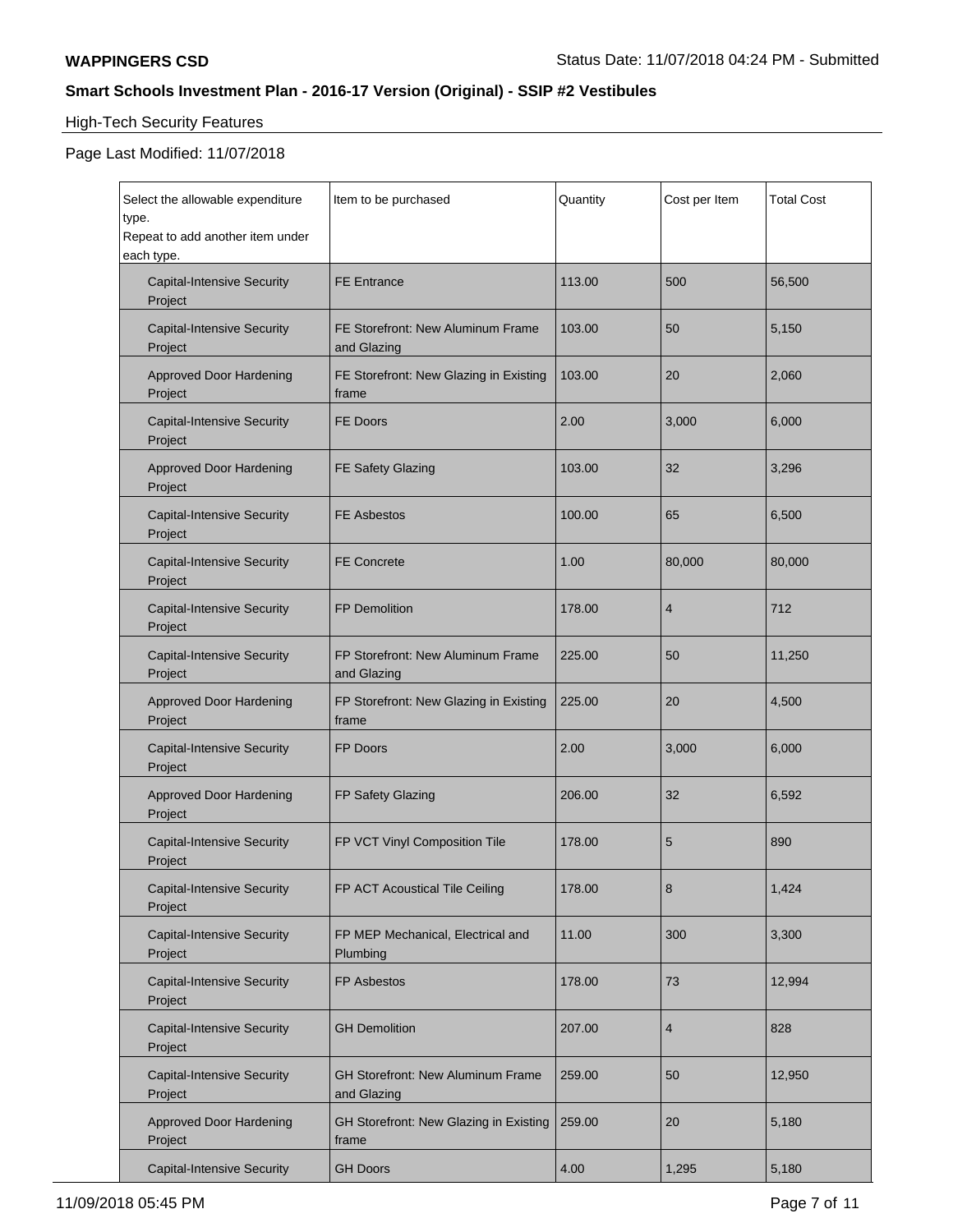# High-Tech Security Features

| Select the allowable expenditure<br>type.<br>Repeat to add another item under<br>each type. | Item to be purchased                             | Quantity | Cost per Item  | <b>Total Cost</b> |
|---------------------------------------------------------------------------------------------|--------------------------------------------------|----------|----------------|-------------------|
| Project                                                                                     |                                                  |          |                |                   |
| <b>Approved Door Hardening</b><br>Project                                                   | <b>GH Safety Glazing</b>                         | 233.00   | 32             | 7,456             |
| <b>Capital-Intensive Security</b><br>Project                                                | <b>GH VCT Vinyl Composition Tile</b>             | 207.00   | 5              | 1,035             |
| <b>Capital-Intensive Security</b><br>Project                                                | <b>GH ACT Acoustical Tile Ceiling</b>            | 207.00   | 8              | 1,656             |
| <b>Capital-Intensive Security</b><br>Project                                                | GH MEP Mechanical, Electrical and<br>Plumbing    | 16.00    | 300            | 4,800             |
| <b>Capital-Intensive Security</b><br>Project                                                | <b>EV Demolition</b>                             | 161.00   | $\overline{4}$ | 644               |
| <b>Capital-Intensive Security</b><br>Project                                                | EV Storefront: New Aluminum Frame<br>and Glazing | 396.00   | 50             | 19,800            |
| <b>Approved Door Hardening</b><br>Project                                                   | EV Storefront: New Glazing in Existing<br>frame  | 396.00   | 20             | 7,920             |
| <b>Capital-Intensive Security</b><br>Project                                                | <b>EV Doors</b>                                  | 4.00     | 3,000          | 12,000            |
| <b>Approved Door Hardening</b><br>Project                                                   | <b>EV Safety Glazing</b>                         | 172.00   | 32             | 5,504             |
| <b>Capital-Intensive Security</b><br>Project                                                | EV VCT Vinyl Composition Tile                    | 161.00   | 5              | 805               |
| <b>Capital-Intensive Security</b><br>Project                                                | EV ACT Acoustical Tile Ceiling                   | 161.00   | 8              | 1,288             |
| <b>Capital-Intensive Security</b><br>Project                                                | EV MEP Mechanical, Electrical and<br>Plumbing    | 8.00     | 300            | 2,400             |
| <b>Capital-Intensive Security</b><br>Project                                                | <b>EV Asbestos</b>                               | 20.00    | 275            | 5,500             |
| <b>Capital-Intensive Security</b><br>Project                                                | <b>EV Concrete</b>                               | 1.00     | 20,000         | 20,000            |
| <b>Capital-Intensive Security</b><br>Project                                                | <b>KR Demolition</b>                             | 163.00   | $\overline{4}$ | 652               |
| <b>Capital-Intensive Security</b><br>Project                                                | KR Storefront: New Aluminum Frame<br>and Glazing | 207.00   | 50             | 10,350            |
| <b>Approved Door Hardening</b><br>Project                                                   | KR Storefront: New Glazing in Existing<br>frame  | 207.00   | 20             | 4,140             |
| <b>Capital-Intensive Security</b><br>Project                                                | <b>KR Doors</b>                                  | 4.00     | 3,000          | 12,000            |
| <b>Approved Door Hardening</b><br>Project                                                   | <b>KR Safety Glazing</b>                         | 186.00   | 32             | 5,952             |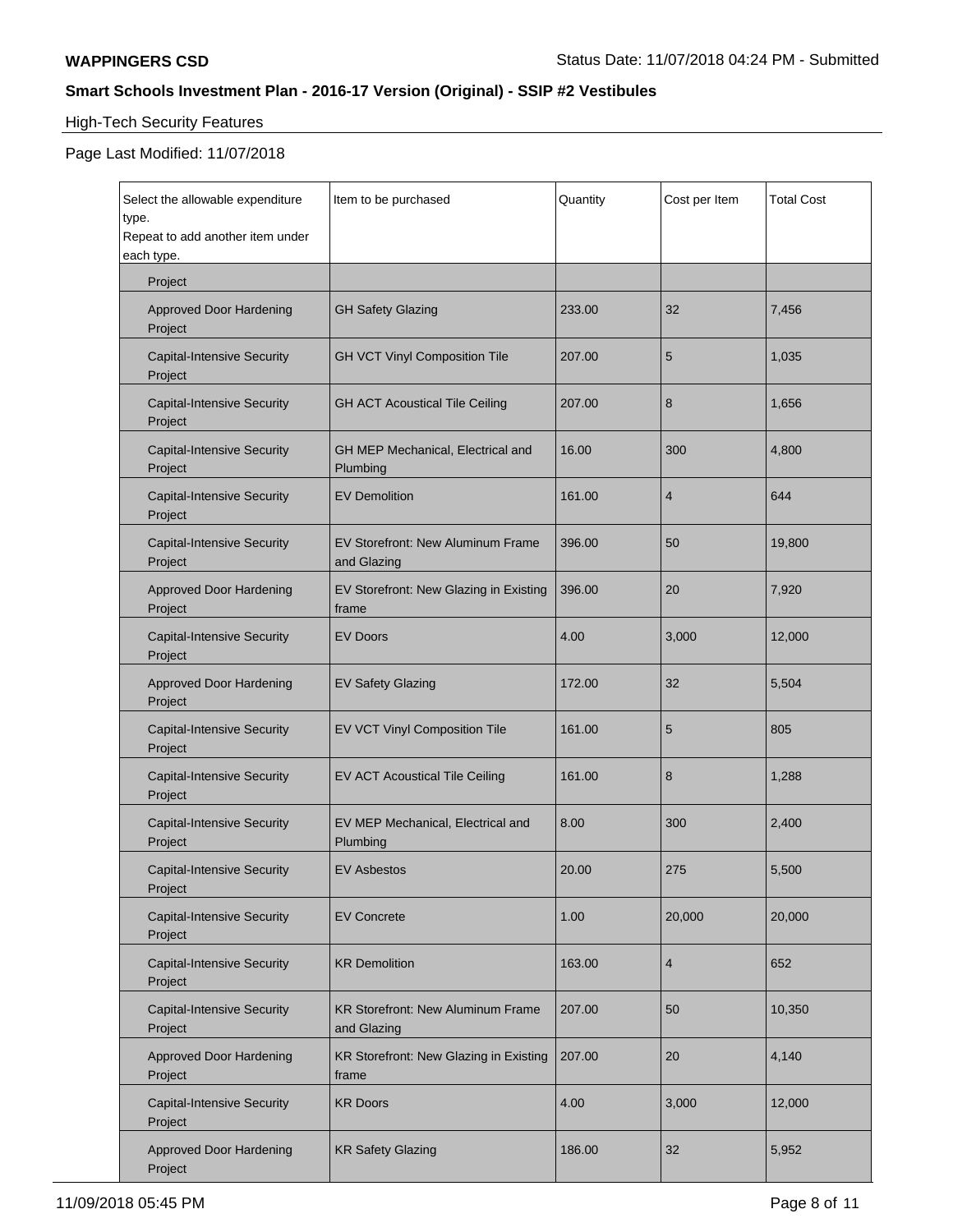# High-Tech Security Features

| Select the allowable expenditure<br>type.<br>Repeat to add another item under<br>each type. | Item to be purchased                                    | Quantity | Cost per Item  | <b>Total Cost</b> |
|---------------------------------------------------------------------------------------------|---------------------------------------------------------|----------|----------------|-------------------|
| <b>Capital-Intensive Security</b><br>Project                                                | <b>KR VCT Vinyl Composition Tile</b>                    | 163.00   | 5              | 815               |
| <b>Capital-Intensive Security</b><br>Project                                                | <b>KR ACT Acoustical Tile Ceiling</b>                   | 163.00   | 8              | 1,304             |
| <b>Capital-Intensive Security</b><br>Project                                                | KR MEP Mechanical, Electrical and<br>Plumbing           | 18.00    | 300            | 5,400             |
| <b>Capital-Intensive Security</b><br>Project                                                | <b>MC Demolition</b>                                    | 271.00   | $\overline{4}$ | 1,084             |
| <b>Capital-Intensive Security</b><br>Project                                                | MC Storefront: New Glazing in Existing<br>frame         | 271.00   | 20             | 5,420             |
| <b>Approved Door Hardening</b><br>Project                                                   | <b>MC Storefront: New Aluminum Frame</b><br>and Glazing | 241.00   | 50             | 12,050            |
| <b>Capital-Intensive Security</b><br>Project                                                | <b>MC Doors</b>                                         | 6.00     | 3,000          | 18,000            |
| <b>Approved Door Hardening</b><br>Project                                                   | <b>MC Safety Glazing</b>                                | 216.00   | 32             | 6,912             |
| <b>Capital-Intensive Security</b><br>Project                                                | MC VCT Vinyl Composition Tile                           | 271.00   | 5              | 1,355             |
| <b>Capital-Intensive Security</b><br>Project                                                | MC ACT Acoustical Tile Ceiling                          | 271.00   | 8              | 2,168             |
| <b>Capital-Intensive Security</b><br>Project                                                | MC MEP Mechanical, Electrical and<br>Plumbing           | 15.00    | 300            | 4,500             |
| <b>Capital-Intensive Security</b><br>Project                                                | <b>OG Demolition</b>                                    | 141.00   | $\overline{4}$ | 564               |
| <b>Capital-Intensive Security</b><br>Project                                                | OG Storefront: New Aluminum Frame<br>and Glazing        | 226.00   | 50             | 11,300            |
| Approved Door Hardening<br>Project                                                          | OG Storefront: New Glazing in Existing<br>frame         | 226.00   | 20             | 4,520             |
| <b>Capital-Intensive Security</b><br>Project                                                | <b>OG Doors</b>                                         | 4.00     | 3,000          | 12,000            |
| <b>Approved Door Hardening</b><br>Project                                                   | <b>OG Safety Glazing</b>                                | 203.00   | 32             | 6,496             |
| <b>Capital-Intensive Security</b><br>Project                                                | OG VCT Vinyl Composition Tile                           | 141.00   | 5              | 705               |
| <b>Capital-Intensive Security</b><br>Project                                                | <b>OG ACT Acoustical Tile Ceiling</b>                   | 141.00   | 8              | 1,128             |
| <b>Capital-Intensive Security</b><br>Project                                                | OG MEP Mechanical, Electrical and<br>Plumbing           | 16.00    | 300            | 4,800             |
| <b>Capital-Intensive Security</b>                                                           | <b>SR Demolition</b>                                    | 181.00   | $\overline{4}$ | 724               |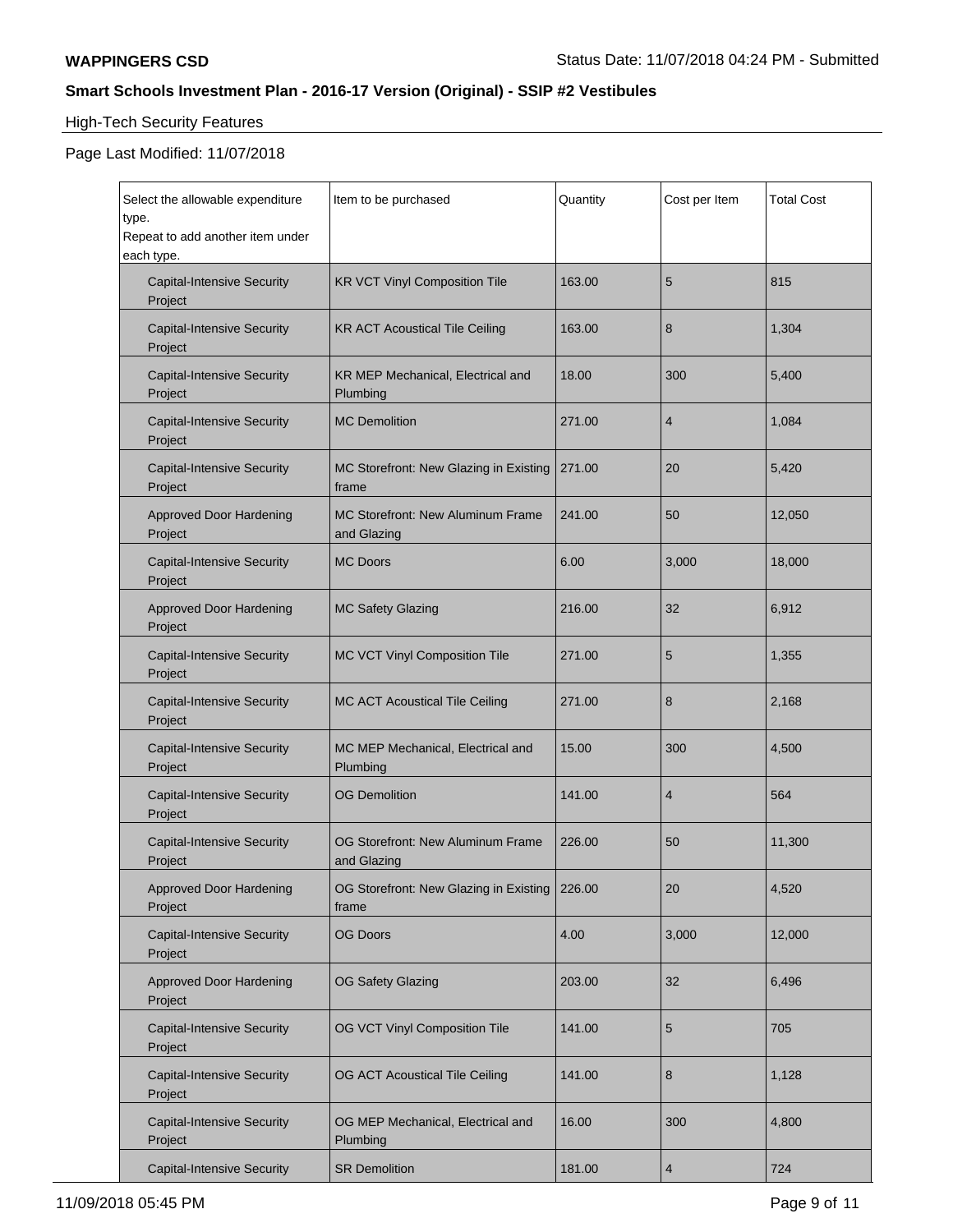# High-Tech Security Features

| Select the allowable expenditure<br>type.<br>Repeat to add another item under<br>each type. | Item to be purchased                             | Quantity | Cost per Item  | <b>Total Cost</b> |
|---------------------------------------------------------------------------------------------|--------------------------------------------------|----------|----------------|-------------------|
| Project                                                                                     |                                                  |          |                |                   |
| <b>Capital-Intensive Security</b><br>Project                                                | SR Storefront: New Aluminum Frame<br>and Glazing | 212.00   | 50             | 10,600            |
| <b>Approved Door Hardening</b><br>Project                                                   | SR Storefront: New Glazing in Existing<br>frame  | 212.00   | 20             | 4,240             |
| <b>Capital-Intensive Security</b><br>Project                                                | <b>SR Doors</b>                                  | 6.00     | 3,000          | 18,000            |
| <b>Approved Door Hardening</b><br>Project                                                   | <b>SR Safety Glazing</b>                         | 190.00   | 32             | 6,080             |
| <b>Capital-Intensive Security</b><br>Project                                                | SR VCT Vinyl Composition Tile                    | 181.00   | 5              | 905               |
| <b>Capital-Intensive Security</b><br>Project                                                | <b>SR ACT Acoustical Tile Ceiling</b>            | 181.00   | 8              | 1,448             |
| <b>Capital-Intensive Security</b><br>Project                                                | SR MEP Mechanical, Electrical and<br>Plumbing    | 16.00    | 300            | 4,800             |
| <b>Capital-Intensive Security</b><br>Project                                                | <b>SR Concrete</b>                               | 1.00     | 25,000         | 25,000            |
| <b>Capital-Intensive Security</b><br>Project                                                | <b>VR Demolition</b>                             | 145.00   | $\overline{4}$ | 580               |
| <b>Capital-Intensive Security</b><br>Project                                                | VR Storefront: New Aluminum Frame<br>and Glazing | 162.00   | 50             | 8,100             |
| <b>Approved Door Hardening</b><br>Project                                                   | VR Storefront: New Glazing in Existing<br>frame  | 162.00   | 20             | 3,240             |
| <b>Capital-Intensive Security</b><br>Project                                                | <b>VR Doors</b>                                  | 3.00     | 3,000          | 9,000             |
| <b>Approved Door Hardening</b><br>Project                                                   | <b>VR Safety Glazing</b>                         | 200.00   | 32             | 6,400             |
| <b>Capital-Intensive Security</b><br>Project                                                | <b>VR VCT Vinyl Composition Tile</b>             | 145.00   | 5              | 725               |
| <b>Capital-Intensive Security</b><br>Project                                                | VR ACT Acoustical Tile Ceiling                   | 145.00   | $\bf 8$        | 1,160             |
| <b>Capital-Intensive Security</b><br>Project                                                | VR MEP Mechanical, Electrical and<br>Plumbing    | 11.00    | 300            | 3,300             |
| <b>Capital-Intensive Security</b><br>Project                                                | <b>VR Asbestos</b>                               | 145.00   | 11             | 1,595             |
| <b>Capital-Intensive Security</b><br>Project                                                | <b>VR Hollow metal</b>                           | 96.00    | 25             | 2,400             |
| <b>Other Costs</b>                                                                          | 20% Contingency                                  | 1.00     | 190,906        | 190,906           |